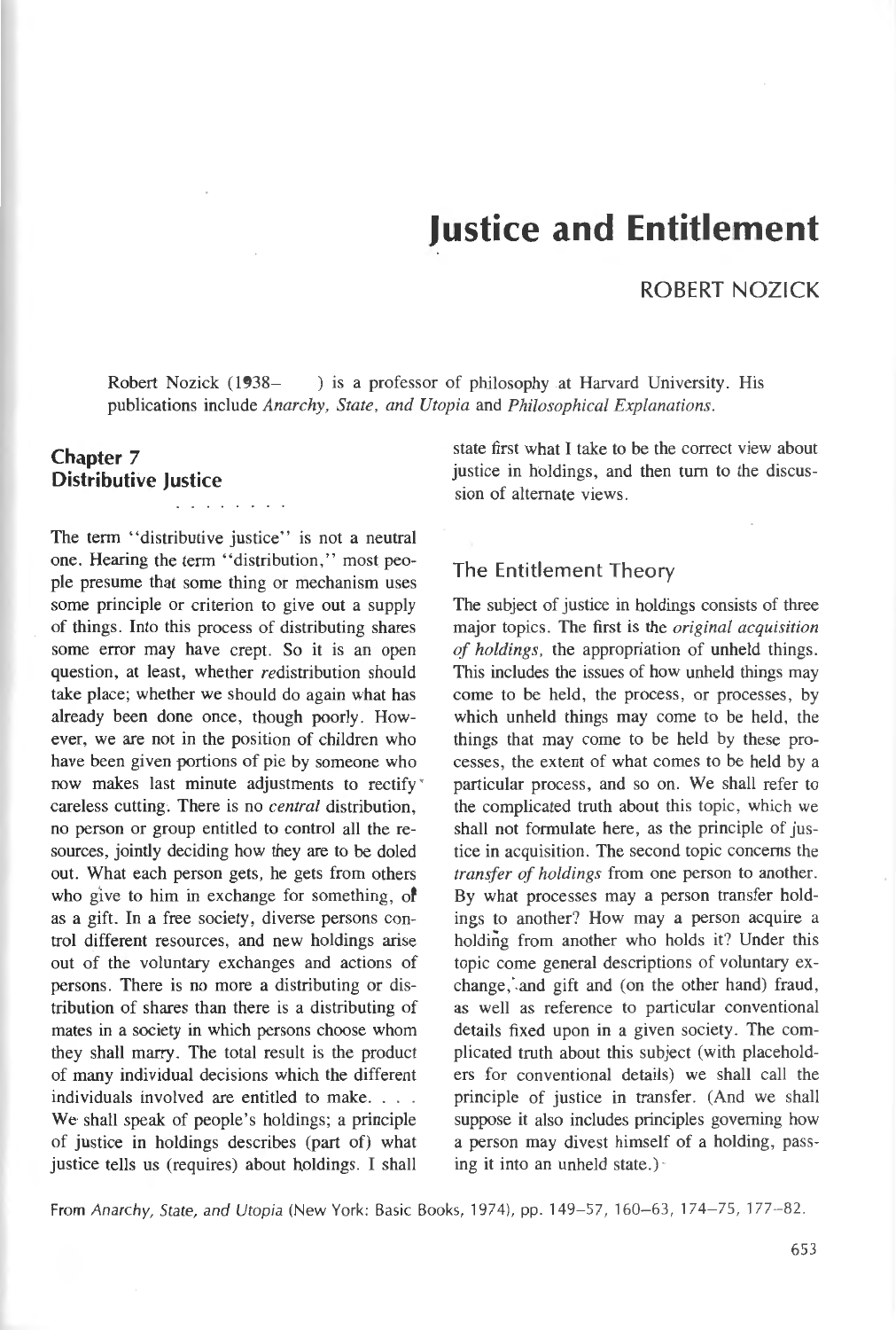If the world were wholly just, the following inductive definition would exhaustively cover the subject of justice in holdings.

I. A person who acquires a holding in accordance with the principle of justice in acquisition is entitled to that holding.

2. A person who acquires a holding in accordance with the principle of justice in transfer, from someone else entitled to the holding. is entitled to the holding.

3. No one is entitled to a holding except by (repeated) applications of I and 2.

The complete principle of distributive justice would say simply that a distribution is just if everyone is entitled to the holdings they possess under the distribution.

A distribution is just if it arises from another just distribution by legitimate means. The legitimate means of moving from one distribution to another are specified by the principle of justice in transfer. The legitimate first "moves" are specified by the principle of justice in acquisition.<sup>1</sup> Whatever arises from a just situation by just steps is itself just. The means of change specified by the principle of justice in transfer preserve justice. As correct rules of inference are truth preserving, and any conclusion deduced via repeated application of such rules from only true premisses is itself true , so the means of transition from one situation to another specified by the principle of justice in transfer are justice preserving, and any situation actually arising from repeated transitions in accordance with the principle from a just situation is itself just. The parallel between justice-preserving transformations and truth-preserving transformations illuminates where it fails as well as where it holds. That a conclusion could have been deduced by truth-preserving means from premisses that are true suffices to show its truth. That from a just situation a situation *could* have arisen via justice-preserving means does *not* suffice to show its justice. The fact that a thief's victims voluntarily *could* have presented him with gifts does not entitle the thief to his ill-gotten gains. Justice in holdings is historical; it depends upon what actually has happened. We shall return to this point later

Not all actual situations are generated in ac-

cordance with the two principles of justice  $\equiv$ holdings: the principle of justice in acquisition and the principle of justice in transfer. Some people steal from others, or defraud them, or enslate them, seizing their product and preventing them from living as they choose, or forcibly exclude others from competing in exchanges. None these are permissible modes of transition from  $\equiv$ situation to another. And some persons acquaint holdings by means not sanctioned by the princle ple of justice in acquisition. The existence of past injustice (previous violations of the first  $\mathbb{I}$ principles of justice in holdings) raises the there major topic under justice in holdings: the rectification of injustice in holdings. If past injustice has shaped present holdings in various ways,  $\frac{1}{2}$ identifiable and some not, what now, if  $a$ thing, ought to be done to rectify these  $\text{inj}$ . tices? What obligations do the performers of  $\equiv$ justice have toward those whose position is  $w \equiv$ than it would have been had the injustice not been done? Or, than it would have been had compensation been paid promptly? How, if at all. things change if the beneficiaries and those worse off are not the direct parties in the act injustice, but, for example, their descendants. an injustice done to someone whose holding itself based upon an unrectified injustice? How far back must one go in wiping clean the historical slate of injustices? What may victims of injustice permissibly do in order to rectify the injusticebeing done to them, including the many injurtices done by persons acting through their g ernment? I do not know of a thorough or the retically sophisticated treatment of such issues Idealizing greatly, let us suppose theoretical  $\blacksquare$ vestigation will produce a principle of rectification. This principle uses historical information about previous situations and injustices done them (as defined by the first two principles justice and rights against interference), and formation about the actual course of events  $\mathbb{I}$ flowed from these injustices, until the present, it yields a description (or descriptions) of h ings in the society. The principle of rectification presumably will make use of its best estimate subjunctive information about what would have  $occurred$  (or a probability distribution over  $W^{\perp\perp}$ ) might have occurred, using the expected value if the injustice had not taken place. If the actual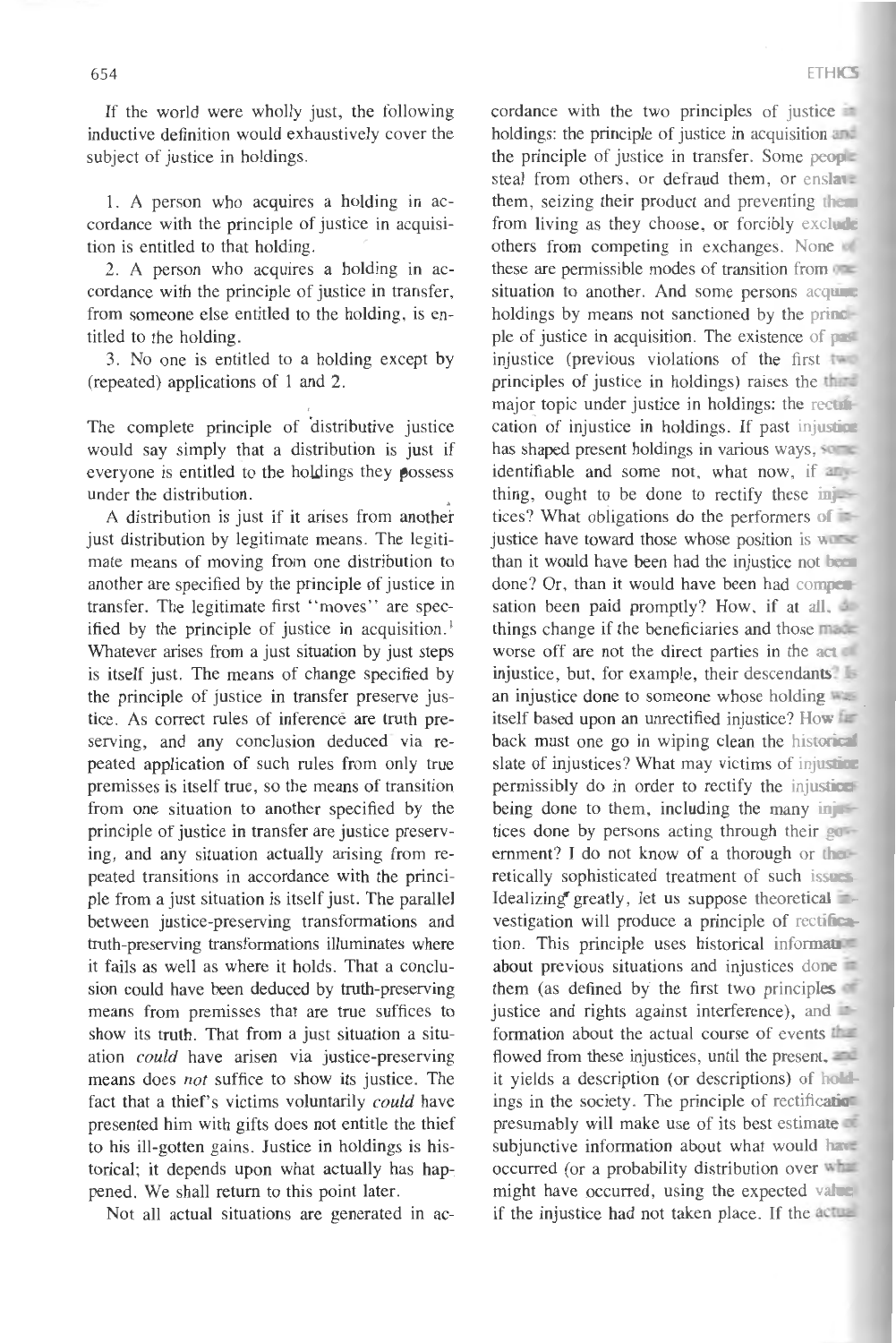#### ROBERT NOZICK

description of holdings turns out not to be one of the descriptions yielded by the principle, then one of the descriptions yielded must be realized. 2

The general outlines of the theory of justice in holdings are that the holdings of a person are just if he is entitled to them by the principles of justice in acquisition and transfer, or by the principle of rectification of injustice (as specified by the first two principles). If each person's holdings are just, then the total set (distribution) of holdings is just. To turn these general outlines into a specific theory we would have to specify the details of each of the three principles of justice in holdings: the principle of acquisition of holdings, the principle of transfer of holdings, and the principle of rectification of violations of the first two principles. I shall not attempt that task here. (Locke's principle of justice in acquisition is discussed below.)

# Historical Principles and **End-result Principles**

The general outlines of the entitlement theory illuminate the nature and defects of other conceptions of distributive justice. The entitlement theory of justice in distribution is *historical:* whether a distribution is just depends upon how it came about. In contrast, *current time-slice principles*  of justice hold that the justice of a distribution is determined by how things are distributed (who has what) as judged by some *structural* principle(s) of just distribution. A utilitarian who judges between any two distributions by seeing which has the greater sum of utility and, if the sums tie, applies some fixed equality criterion to choose the more equal distribution, would hold a current timeslice principle of justice. As would someone who had a fixed schedule of trade-offs between the sum of happiness and equality . According to a current time-slice principle, all that needs to be looked at, in judging the justice of a distribution, is who ends up with what; in comparing any two distributions one need look only at the matrix presenting the distributions. No further information need be fed into a principle of justice . It is a consequence of such principles of justice that any two structurally identical distributions are equally just. (Two distributions are structurally identical if they present the same profile, but perhaps have different persons occupying the particular slots. My having ten and your having five, and my having five and your having ten are structurally identical distributions.) Welfare economics is the theory of current time-slice principles of justice. The subject is conceived as operating on matrices representing only current information about distribution. This, as well as some of the usual conditions (for example, the choice of distribution is invariant under relabeling of columns), guarantees that welfare economics will be a current time-slice theory, with all of its inadequacies.

Most persons do not accept current time-slice principles as constituting the whole story about distributive shares. They think it relevant in assessing the justice of a situation to consider not only the distribution it embodies, but also how that distribution came about. If some persons are in prison for murder or war crimes, we do not say that to assess the justice of the distribution in the society we must look only at what this person has, and that person has, and that person has,  $\ldots$ . at the current time. We think it relevant to ask whether someone did something so that he *deserved* to be punished, deserved to have a lower share. Most will agree to the relevance of further information with regard to punishments and penalties. Consider also desired things. One traditional socialist view is that workers are entitled to the product and full fruits of their labor; they have earned it; a distribution is unjust if it does not give the workers what they are entitled to. Such entitlements are based upon some past history. No socialist holding this view would find it comforting to be told that because the actual distribution *A* happens to coincide structurally with the one he desires *D, A* therefore is no less just that  $D$ ; it differs only in that the "parasitic" owners of capital receive under *A* what the workers are entitled to under *D,* and the workers receive under *A* what the owners are entitled to under *D,* namely very little. This socialist rightly, in my view, holds onto the notions of earning, producing, entitlement, desert, and so forth, and he rejects current time-slice principles that look only to the structure of the resulting set of holdings. (The set of holdings resulting from what? Isn't it implausible that how holdings are produced and come to exist has no effect at all on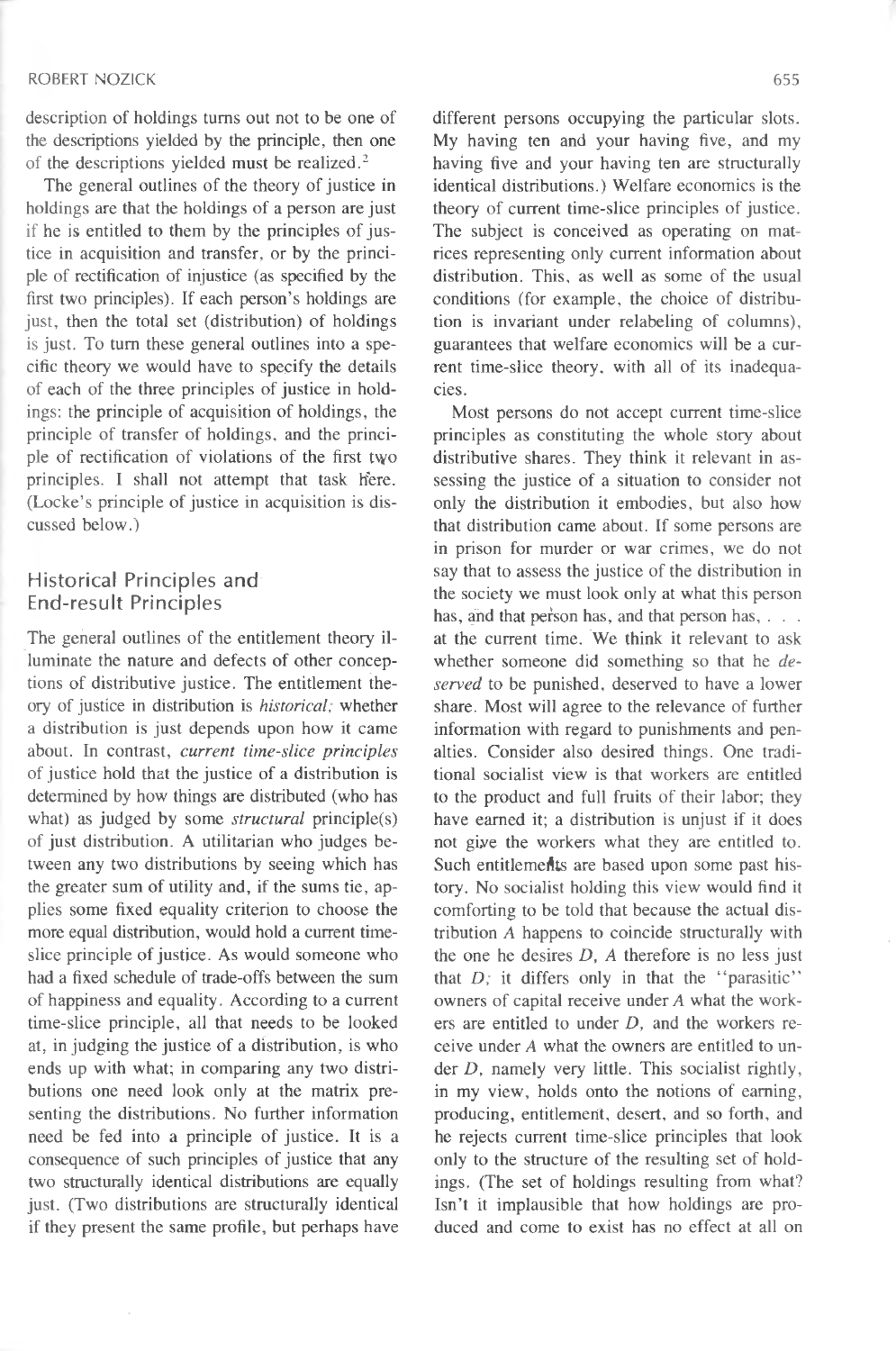who should hold what?) His mistake lies in his view of what entitlements arise out of what sorts of productive processes.

We construe the position we discuss too narrowly by speaking of *current* time-slice principles. Nothing is changed if structural principles operate upon a time sequence of current time-slice profiles and, for example, give someone more now to counterbalance the less he has had earlier. A utilitarian or an egalitarian or any mixture of the two over time will inherit the difficulties of his more myopic comrades. He is not helped by the fact that *some* of the information others consider relevant in assessing a distribution is reflected, unrecoverably, in past matrices. Henceforth, we shall refer to such unhistorical principles of distributive justice , including the current time-slice principles, as *end-result principle:}* or *enol-state principles.* 

In contrast to end-result principles of justice, *historical principles* of justice hold that past circumstances or actions of people can create differential entitlements or differential deserts to things. An injustice can be worked by moving from one distribution to another structurally identical one, for the second, in profile the same, may violate people 's entitlements or deserts; it may not fit the actual history.

#### Patterning

The entitlement principles of justice in holdings that we have sketched are historical principles of justice. To better understand their precise character, we shall distinguish them from another subclass of the historical principles. Consider, as an example, the principle of distribution according to moral merit. This principle requires that total distributive shares vary directly with moral merit; no person should have a greater share than anyone whose moral merit is greater. (If moral merit could be not merely ordered but measured on an interval or ratio scale, stronger principles could be formulated.) Or consider the principle that results by substituting "usefulness to society" for "moral merit" in the previous principle. Or instead of "distribute according to moral merit, " or "distribute according to usefulness to society," we might consider "distribute according to the weighted sum of moral merit, usefulness to society, and need," with the weights of the different dimensions equal. Let us call  $a$ principle of distribution *patterned* if it specifies that a distribution is to vary along with some natural dimension, weighted sum of natural dimensions, or lexicographic ordering of natural  $\mathbb{d}$ mensions. And let us say a distribution is patterned if it accords with some patterned principle. speak of natural dimensions, admittedly without a general criterion for them, because for any set of holdings some artificial dimensions can be gimmicked up to vary along with the distribution of the set.) The principle of distribution in  $\infty$ cordance with moral merit is a patterned historical principle, which specifies a patterned distribution. "Distribute according to I.Q." is patterned principle that looks to information contained in distributional matrices. It is not torical, however, in that it does not look to  $\sim$ past actions creating differential entitlements evaluate a distribution; it requires only distributional matrices whose columns are labeled by I.O. scores. The distribution in a society, however may be composed of such simple patterned tributions, without itself being simply patterned Different sectors may operate different patterns. or some combination of patterns may operate different proportions across a society. A distribution composed in this manner, from a  $\sin \theta$ number of patterned distributions, we also term "patterned." And we extend the use "pattern" to include the overall designs put for by combinations of end-state principles.

Almost every suggested principle of distributive justice is patterned: to each according to  $\pm$ moral merit, or needs, or marginal product, or  $\mathbb{R}$ hard he tries, or the weighted sum of the foregoing, and so on. The principle of entitlement have sketched is *not* patterned. There is no natural dimension or weighted sum or combinetion of a small number of natural dimensions  $\pm$ yields the distributions generated in accordance with the principle of entitlement. The set holdings that results when some persons receive their marginal products, others win at gam others receive a share of their mate 's in others receive gifts from foundations, others ceive interest on loans, others receive gifts from admirers, others receive returns on investment. others make for themselves much of what **the**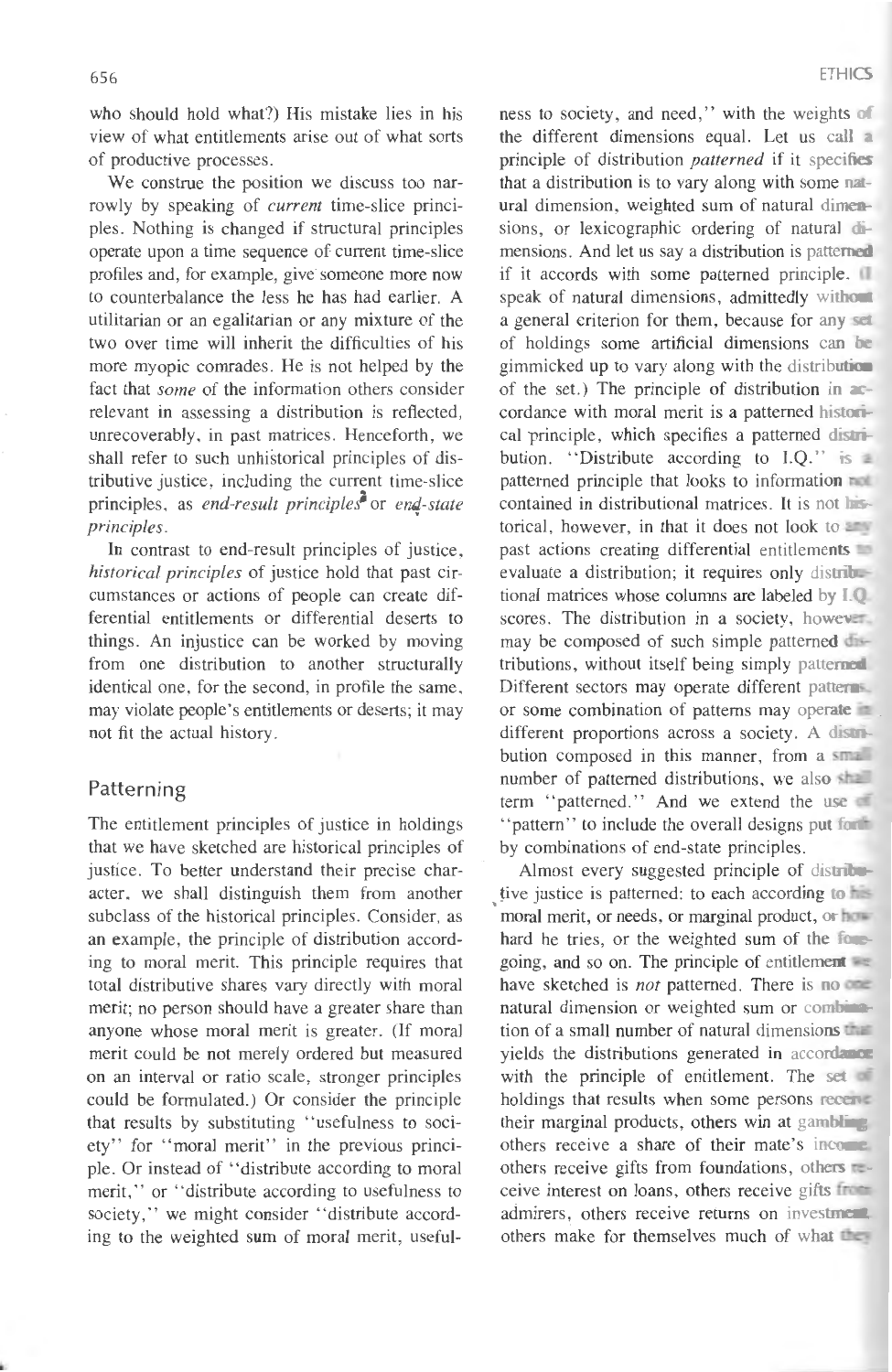have, others find things, and so on, will not be patterned.

### How Liberty Upsets Patterns

It is not clear how those holding alternative conceptions of distributive justice can reject the entitlement conception of justice in holdings. For suppose a distribution favored by one of these nonentitlement conceptions is realized. Let us suppose it is your favorite one and let us call this distribution  $D_1$ ; perhaps everyone has an equal share, perhaps shares vary in accordance with some dimension you treasure. Now suppose that Wilt Chamberlain is greatly in demand by basketball teams, being a great gate attraction. (Also suppose contracts run only for a year, with players being free agents.) He signs the following sort of contract with a team: In each home game, twenty-five cents from the price of each ticket of admission goes to him. (We ignore the question of whether he is " gouging" the owners, letting them look out for themselves.) The season starts, and people cheerfully attend his team's games; they buy their tickets, each time dropping a separate twenty-five cents of their admission price into a special box with Chamberlain's name on it. They are excited about seeing him play; it is worth the total admission price to them. Let us suppose that in one season one million persons attend his home games, and Wilt Chamberlain winds up with \$250,000, a much larger sum than the average income and larger even than anyone else has. Is he entitled to this income? Is this new distribution  $D_2$ , unjust? If so, why? There is *no* question about whether each of the people was entitled to the control over the resources they held in  $D_1$ ; because that was the distribution (your favorite) that (for the purposes of argument) we assumed was acceptable. Each of these persons *chose* to give twenty-five cents of their money to Chamberlain. They could have spent it on going to the movies, or on candy bars, or on copies of *Dissent* magazine, or of *Monthly Review.* But they all, at least one million of them, converged on giving it to Wilt Chamberlain in exchange for watching him play basketball. If  $D_1$  was a just distribution, and people voluntarily moved from it to  $D_2$ , transferring parts of their shares they were given

under  $D_1$  (what was it for if not to do something with?), isn't  $D<sub>2</sub>$  also just? If the people were entitled to dispose of the resources to which they were entitled (under  $D_1$ ), didn't this include their being entitled to give it to, or exchange it with, Wilt Chamberlain? Can anyone else complain on grounds of justice? Each other person already has his legitimate share under  $D_1$ . Under  $D_1$ , there is nothing that anyone has that anyone else has a claim of justice against. After someone transfers something to Wilt Chamberlain, third parties *still*  have their legitimate shares; *their* shares are not changed. By what process could such a transfer among two persons give rise to a legitimate claim of distributive justice on a portion of what was transferred, by a third party who had no claim of justice on any holding of the others *before* the transfer?

والمناولة والمناورة The general point illustrated by the Wilt Chamberlain example . . . is that no end-state principle or distributional-patterned principle of justice can be continuously realized without continuous interference with people's lives. Any favored pattern would be transformed into one unfavored by the principle, by people choosing to act in various ways; for example, by people exchanging goods and services with other people, or giving things to other people, things the transferrers are entitled to under the favored distributional pattern. To maintain a pattern one must either continually interfere to stop people from transferring resources as they wish to, or continually (or periodically) interfere to take from some persons resources that others for some reason chose to transfer to them.

# Locke's Theory of Acquisition

. . . [W]e must introduce an additional bit of complexity into the structure of the entitlement theory. This is best approached by considering Locke's attempt to specify a principle of justice in acquisition. Locke views property rights in an unowned object as originating through someone's mixing his labor with it. This gives rise to many questions. What are the boundaries of what labor is mixed with? If a private astronaut clears a place on Mars, has he mixed his labor with (so

. . . . . . . .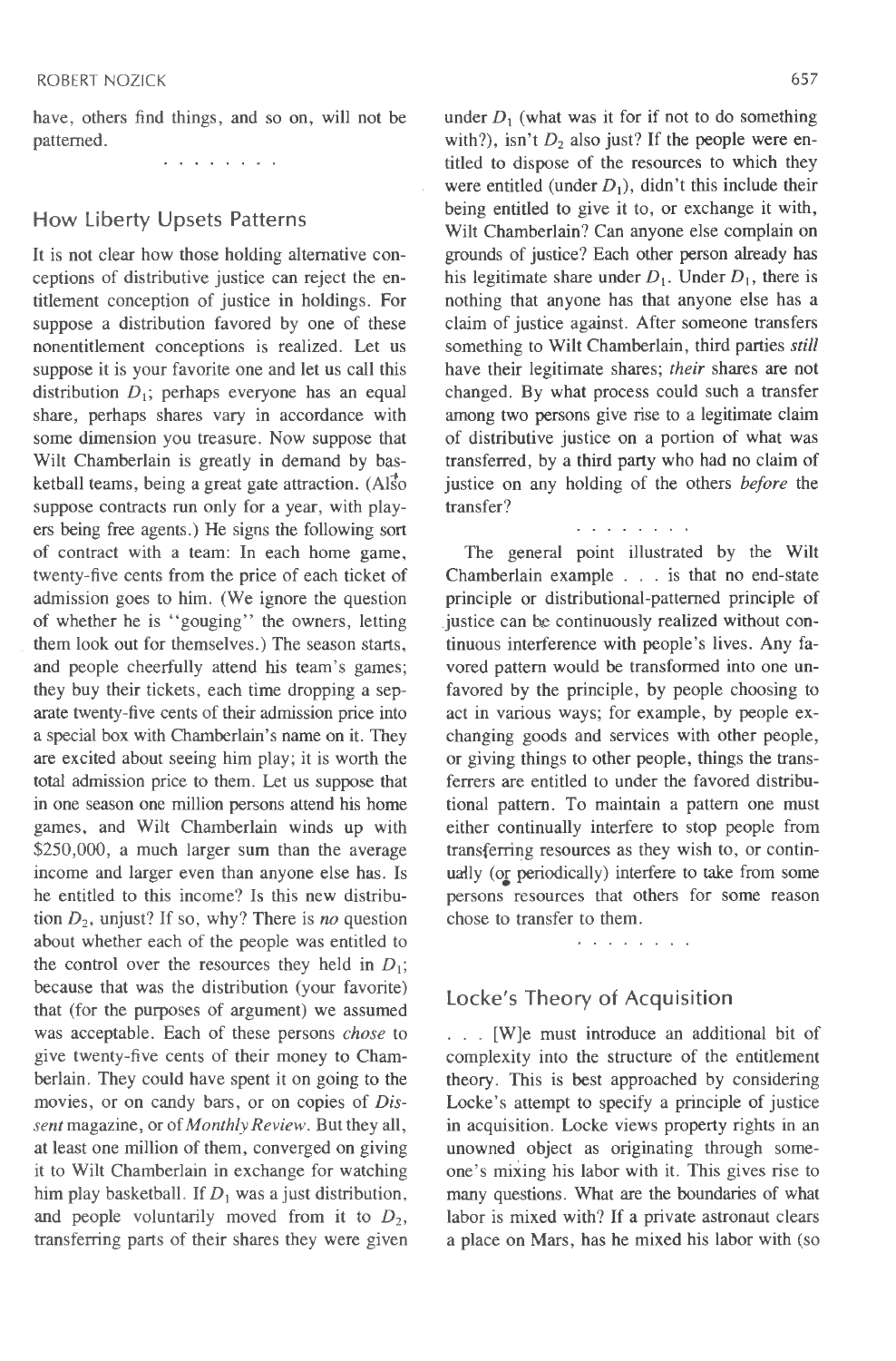that he comes to own) the whole planet, the whole uninhabited universe, or just a particular plot? Which plot does an act bring under ownership? The minimal (possibly disconnected) area such that an act decreases entropy in that area, and not elsewhere? Can virgin land (for the purposes of ecological investigation by high-flying airplane) come under ownership by a Lockean process? Building a fence around a territory presumably would make one the owner of only the fence (and the land immediately underneath it).

Why does mixing one's labor with something make one the owner of it? Perhaps because one owns one 's labor, and so one comes to own a previously unowned thing that becomes per- $\epsilon$ meated with what one owns. Ownership seeps over into the rest. But why isn't mixing what I own with what I don 't own a way of losing what I own rather than a way of gaining what I don 't? If I own a can of tomato juice and spill it in the sea so that its molecules (made radioactive, so I can check this) mingle evenly throughout the sea, do I thereby come to own the sea, or have I foolishly dissipated my tomato juice? Perhaps the idea, instead, is that laboring on something improves it and makes it more valuable; and anyone is entitled to own a thing whose value he has created. (Reinforcing this, perhaps, is the view that laboring is unpleasant. If some people made things effortlessly , as the cartoon characters in *The Yellow Submarine* trail flowers in their wake, would they have lesser claim to their own products whose making didn't *cost* them anything?) Ignore the fact that laboring on something may make it less valuable (spraying pink enamel paint on a piece of driftwood that you have found). Why should one's entitlement extend to the whole object rather than just to the *added value* one's labor has produced? (Such reference to value might also serve to delimit the extent of ownership; for example, substitute "increases the value of" for "decreases entropy in" in the above entropy criterion.) No workable or coherent value-added property scheme has yet been devised, and any such scheme presumably would fall to objections (similar to those) that fell the theory of Henry George.

It will be implausible to view improving an object as giving full ownership to it, if the stock of unowned objects that might be improved is limited. For an object's coming under one person's ownership changes the situation of all others. Whereas previously they were at liberty (in Hohfeld 's sense) to use the object, they now no longer are. This change in the situation of others (by removing their liberty to act on a previously unowned object) need not worsen their situation. If I appropriate a grain of sand from Coney Island, no one else may now do as they will with *that* grain of sand. But there are plenty of other grains of sand left for them to do the same with. Or if not grains of sand, then other things. Alternatively, the things I do with the grain of sand I appropriate might improve the position of others, counterbalancing their loss of the liberty to use that grain. The crucial point is whether appropriation of an unowned object worsens the situation of others.

Locke's proviso that there be "enough and as good left in common for others" (sect. 27) is meant to ensure that the situation of others is not worsened.

and a strain of

Is the situation of persons who are unable to appropriate (there being no more accessible and useful unowned objects) worsened by a system allowing appropriation and permanent property? Here enter the various familiar social considerations favoring private property: it increases the social product by putting means of production in the hands of those who can use them most efficiently (profitably); experimentation is encouraged, because with separate persons controlling resources, there is no one person or small group whom' someone with a new idea must convince to try it out; private property enables people to decide on the pattern and types of risks they wish to bear, leading to specialized types of risk bearing; private property protects future persons by leading some to hold back resources from current consumption for future markets; it provides alternate sources of employment for unpopular persons who don't have to convince any one person or small group to hire them, and so on. These considerations enter a Lockean theory to support the claim that appropriation of private property satisfies the intent behind the "enough and as good left over" proviso, *not* as a utilitarian justification of property. They enter to rebut the clai that because the proviso is violated no natural right to private property can arise by a Lockean pro-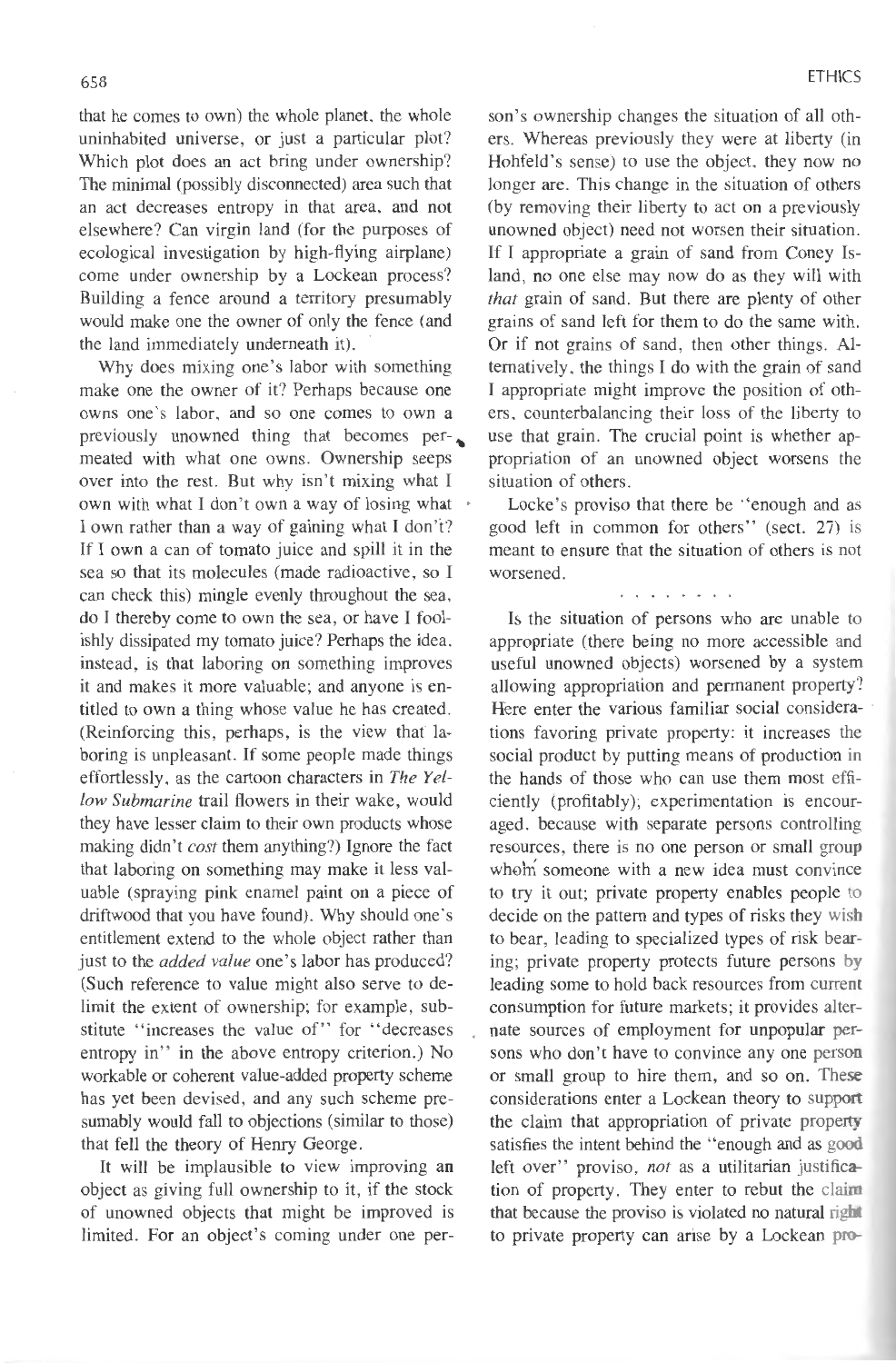#### ROBERT NOZICK

cess. The difficulty in working such an argument to show that the proviso is satisfied is in fixing the appropriate baseline for comparison. Lockean appropriation makes people no worse off than they would be *how?* This question of fixing the baseline needs more detailed investigation than we are able to give it here.

## **The** Proviso

Whether or not Locke's particular theory of appropriation can be spelled out so as to handle various difficulties, I assume that any adequate theory of justice in acquisition will contain a proviso similar to the weaker of the ones we have attributed to Locke . A process normally giving rise to a permanent bequeathable property right in a previously unowned thing will not do so if the position of others no longer at liberty to use the thing is thereby worsened. It is important to specify *this* particular mode of worsening the situation of others, for the proviso does not encompass other modes. It does not include the worsening due to more limited opportunities to appropriate . . . , and it does not include how I " worsen" a seller's position if I appropriate materials to make some of what he is selling, and then enter into competition with him. Someone whose appropriation otherwise would violate the proviso still may appropriate provided he compensates the others so that their situation is not thereby worsened; unless he does compensate these others, his appropriation will violate the proviso of the principle of justice in acquisition and will be an illegitimate one. A theory of appropriation incorporating this Lockean proviso will handle correctly the cases (objections to the theory lacking the proviso) where someone appropriates the total supply of something necessary for life.

A theory which includes this proviso in its principle of justice in acquisition must also contain a more complex principle of justice in transfer. Some reflection of the proviso about appropriation constrains later actions. If my appropriating all of a certain substance violates the Lockean proviso, then so does my appropriating some and purchasing all the rest from others who obtained it without otherwise violating the Lockean proviso. If the proviso excludes someone's appropriating all the drinkable water in the world, it also excludes his purchasing it all. (More weakly, and messily, it may exclude his charging certain prices for some of his supply.) This proviso (almost?) never will come into effect; the more someone acquires of a scarce substance which others want, the higher the price of the rest will go, and the more difficult it will become for him to acquire it all. But still, we can imagine, at least, that something like this occurs: someone makes simultaneous secret bids to the separate owners of a substance, each of whom sells assuming he can easily purchase more from the other owners; or some natural catastrophe destroys all of the supply of something except that in one person's possession'. The total supply could not be permissibly appropriated by one person at the beginning. His later acquisition of it all does not show that the original appropriation violated the proviso. . . . Rather, it is the combination of the original appropriation *plus* all the later transfers and actions that violates the Lockean proviso.

Each owner's title to his holding includes the historical shadow of the Lockean proviso on appropriation. This excludes his transferring it into an agglomeration that does violate the Lockean proviso and excludes his using it in a way, in coordination with others or independently of them, so as to violate the proviso by making the situation of others worse than their baseline situation. Onee it is known that someone's ownership runs afoul of the Lockean proviso, there are stringent limits on what he may do with (what it is difficult any longer unreservedly to call) "his property.'' Thus a person may not appropriate the only water hole in a desert and charge what he will. Nor may he charge what he will if he possesses one, and unfortunately it happens that all the water holes in the desert dry up, except for his. This unfortunate circumstance, admittedly no fault of his, brings into operation the Lockean proviso and limits his property rights. Similarly, an owner's property right in the only island in an area does not allow him to order a castaway from a shipwreck off his island as a trespasser, for this would violate the Lockean proviso.

. . . . . . . .